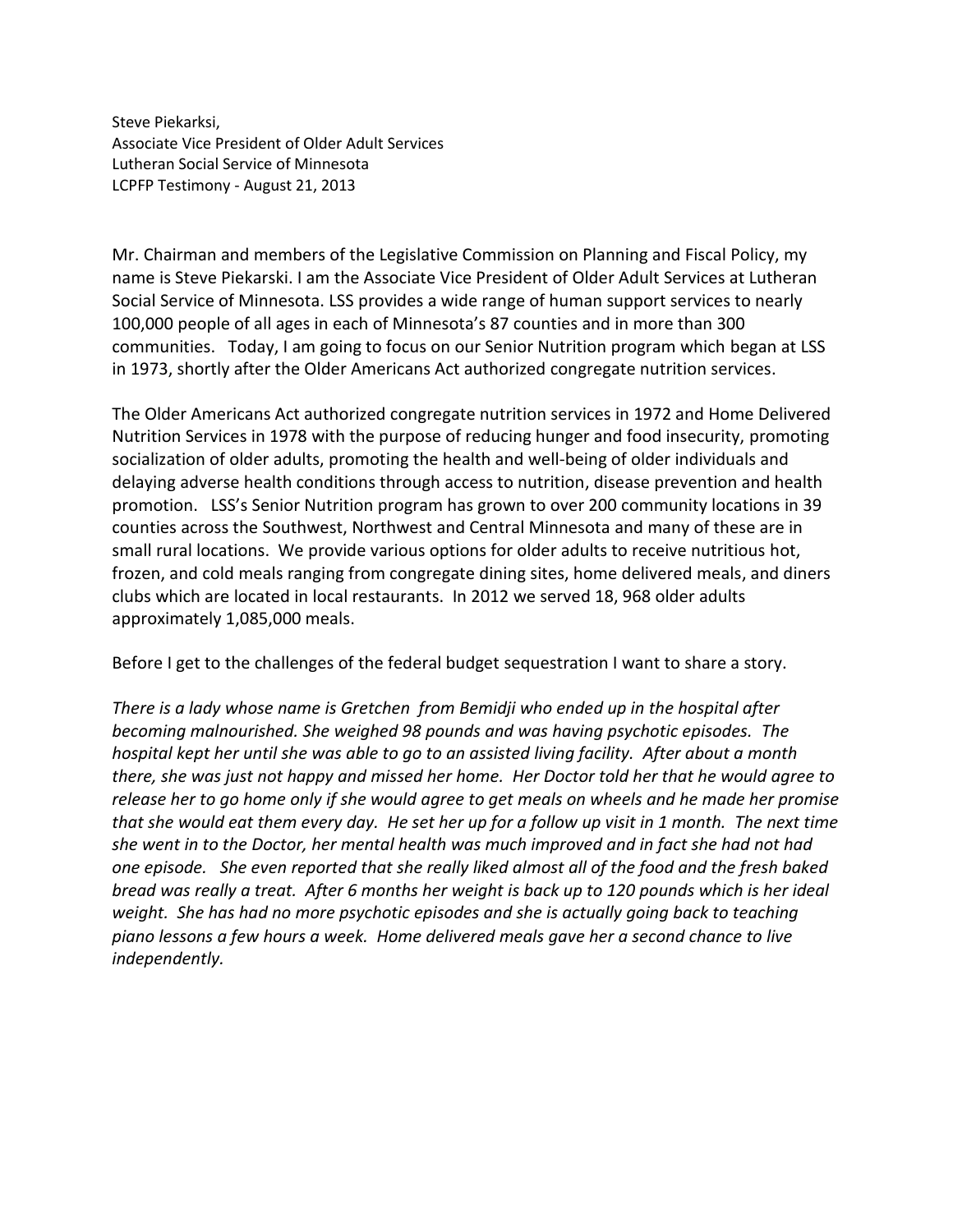Though LSS is dedicated to proving nutritious meals to older adults in the rural areas where we serve, the reality is that the current model may not be sustainable due to many factors. Today I will talk about 2 issues that may impact our ability to provide nutritious meals to the many rural older adults in the future

1. First, the federal budget sequester that made automatic, across-the-board cuts beginning in January of 2013 will have a tremendous impact of nutrition services across Minnesota. Older Americans Act programs were cut as part of the Sequester. Overall, Minnesota's share of this cut was approximately \$970,000, including OAA Title III nutrition services.

Based on the informal projections LSS has been provided on anticipated 2014 cuts, we anticipate a minimal cut of 15% between the 2013 and 2014 contract years which includes both sequester and formula-based cuts that have been distributed to the AAA funders. [NOTE: if you calculate the percentage difference between these two contract years for the two AAAs who have communicated what level of cut to plan around, it would be over a 20% cut at the MN River AAA and over an 11% cut to the Land of the Dancing Sky – will not know MN Central AAA results until their budget is passed at their board mtg this fall.]

Due to funding formula changes described by the MBA, in the rural areas of Northwest Minnesota this has already had a significant impact on services we offer. Three nutrition sites had to be closed in this rural area for 2013 and many seniors at these locations have gone unserved. If these 90+ year old meals on wheels customers are going underserved and even one of them has to be placed in institutional care, the costs for this service will greatly outweigh the previous cost of the community based service.

The sequester reduction combined with the flat overall funding due to population changes leaves the most vulnerable older adults increasingly isolated, potentially malnourished, and lacking resources to live independently in their own homes and avoiding nursing home care. As we approach 2014 LSS will most likely have to make the difficult decision to close locations in many of the rural communities we support with meals. At this point the range of site closures will be in the range of 15-25 locations in some of the smallest population towns in Minnesota. Site closures would potentially affect 1,600 older adults and account for approximately 111,820 meals. 73% of those people are at moderate to high nutrition risk.

Even if nutrition sites do not close many will need to reduce their days due the funding cuts. From our experience when a site closes or reduced days the impact on people like Gretchen is significant because many at risk older adults do not have access to grocery stores or restaurants in their communities, or are have the strength to cook their own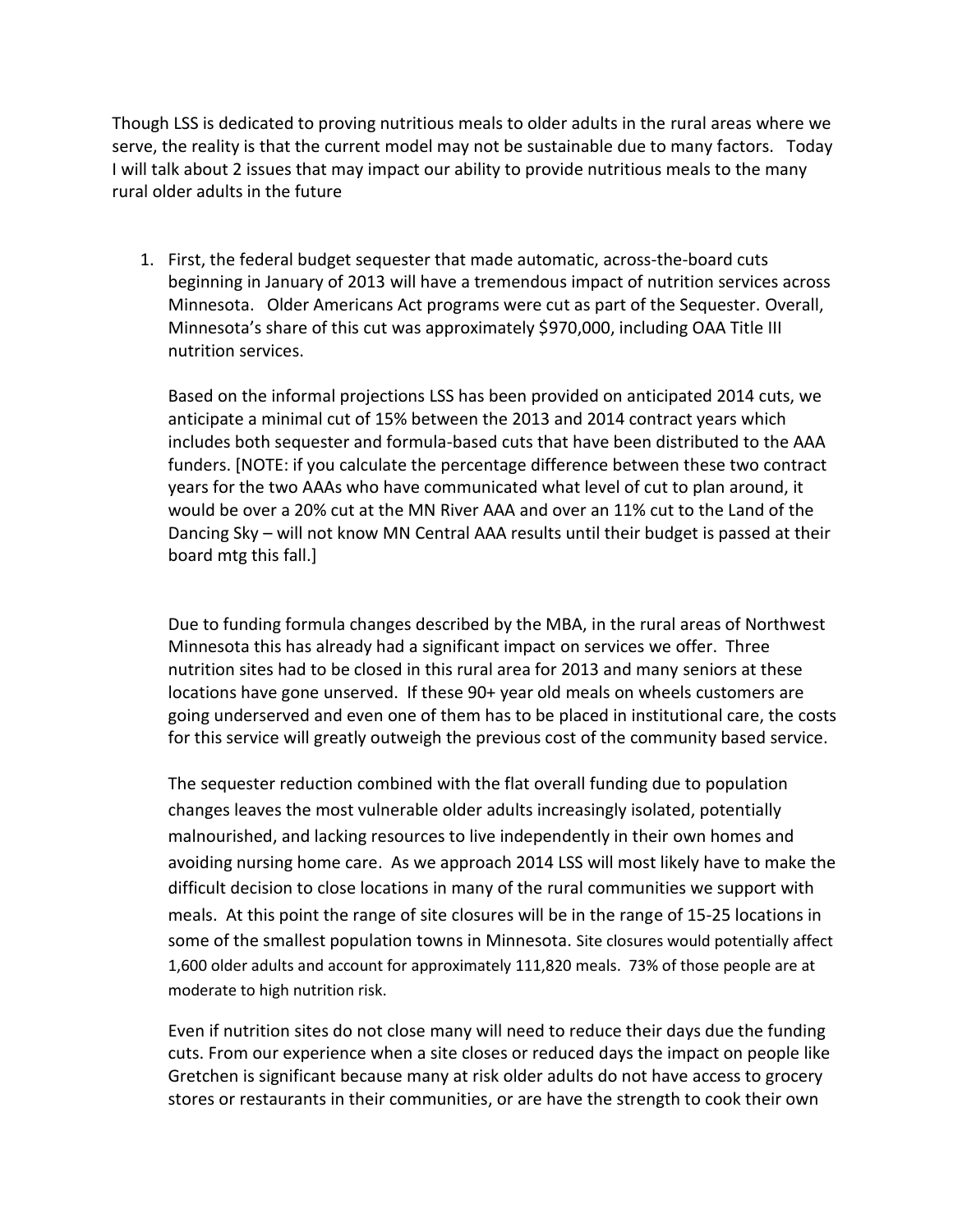meals which leads to an increase of isolation, depression and overall decrease in health outcomes, including malnutrition. Nutrition is a safety net and its health support as well as food support and without the availability of meals provided by agency someone else is going to have to step in and who is that going to be? For people like Gretchen this could mean living in a more costly nursing home instead of living independently.

2. Over the years Minnesota's small communities have been transforming from bustling regional hubs to increasingly isolated towns, making service to reach older adults in these communities a challenge. According to the state demographer the share of Minnesotan's living in rural areas has been declining but the population that remains will be increasingly older and the ratio of older people to younger people in will be greater in rural counties by as much 20-34%. As these communities age we are experiencing a movement away from congregate meals to more individuals needing home delivered meals to maintain independence. With this change it significantly increases transportation costs to deliver the meals and is difficult to manage the increasing rising food costs.

Also, the nutrition program relies on many volunteers to prepare, deliver, and maintain the program in many communities but with the aging that is occurring in small communities it is becoming more difficult to recruit and maintain a strong, vibrant base of volunteers because many of them are in their 80's and 90's and there are not a wealth of young people to take their place.

For example I can name many small communities where we provide meals that have populations under 200. Places like Lake Lillian with a population of 283 where it is struggle to make providing the meals financially viable.

Communities like Crosslake where we serve Bud and his wife who shares their story of meal support:

*I truly believe Senior Meals at the Crosslake Community Center saved my husband's life. I was working many long hours and had to be away from home. Bud was 77 at the time and said he never felt hungry. The best he would do was a sandwich. One day I took a good look at him and he was nothing more than a walking skeleton. He is 6 foot tall and weighed 142 pounds. I took him to the senior meals the next day and signed him up. He has been going there 5 days a week for two years. He now weighs 158 pounds, still thin but that's the way he is. Not only does he get good meals he has made many friends with folks his own age. He looks forward to going every day. Once I retired I started volunteering there. Thank goodness for LSS. Not sure what we would do without them.*

Even with the challenges with providing nutritional services in rural Minnesota there are opportunities for innovative solutions that LSS and our peers continue to pursue. I believe we as providers should be encouraged and supported in developing greater innovation. Some methods we are pursuing include: